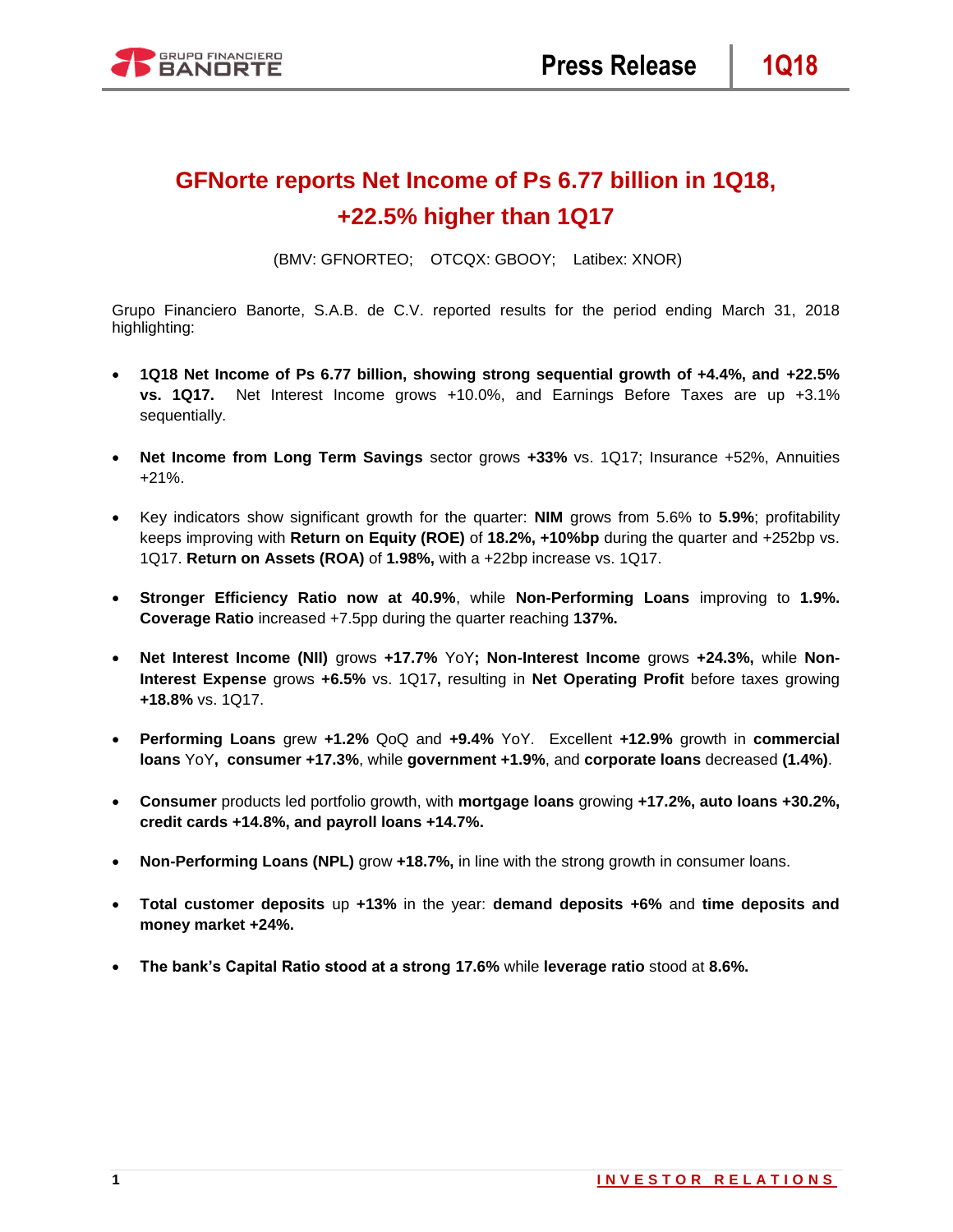

**Mexico City, April 26, 2018.** Grupo Financiero Banorte (GFNorte) reported **Net Income** of **Ps 6.77 billion for the first quarter of 2018**, showing very strong YoY growth of +**22.5%** vs. 1Q17, supported by the subsidiaries' performance and credit activity.

During the first three months of 2018 GFNorte's Net Income grew significantly in all its subsidiaries, for instance **Long Term Savings** increased **+33%** vs. 1Q17, mainly result of the performance of **Insurance +52% and Annuities +21%;** the Bank continued being the key business increasing its Net Income by +7%.

The Financial Group's Results were driven as well by the loan portfolio performance, mainly by the household financing activity. **Performing Loans** grew +**9% in the 1Q18**, totaling **Ps 622.70 billion.**

**Consumer loans** had a **+17%** increase totaling **Ps 248.19 billion**. By segment, **auto loans** had an outstanding increase of **+30%** totaling **Ps 20.73 billion**; moreover, **mortgage portfolio** increased **+17%** to **Ps 139.72 billion**, almost twice the growth of the banking system.

This performance reflects on **4,800 families** benefiting from a mortgage loan, worthmentioning half of these credits offer a single digit interest rate, and **17,600 people** with a car loan.

**Credit card** portfolio reported **Ps 33.87 billion** and **payroll loans Ps 53.88 billion**, **+15%** YoY, respectively.

Furthermore, **commercial loans** reported a **Ps 139.54 billion** balance **(+13%)**, **government loans** ended at **Ps 134.02 billion (+2%)** and corporate **Ps 100.88 billion**.

"Working for Mexican families so they can benefit with more mortgage and car loans as well as enhanced saving and insurance services is the way to grow altogether. As Mexican banking system champions, we walk side by side our clients, employees and all the Mexicans towards the country we aim to see" hightlighted Marcos Ramírez Miguel, Grupo Financiero Banorte's CEO.

**Total core deposits** increased **+13%** in 1Q18, from Ps 578.19 billion to **Ps 652.03 billion**. Demand deposits grew **+6%**, Time deposits **+14%** and Money Market **+70%.**



**GFNorte's profitability** improved significantly:

**Net Interest Income** rose **+18%** to reach **Ps 18.30 billion** in 1Q18**.** Profitability ratios also demonstrate the success of the strategy in the YoY comparisson: **NIM at 5.9%** from 5.5%, **ROE at 18.2%** from 15.7% and **ROA to 2.0%** from 1.8%.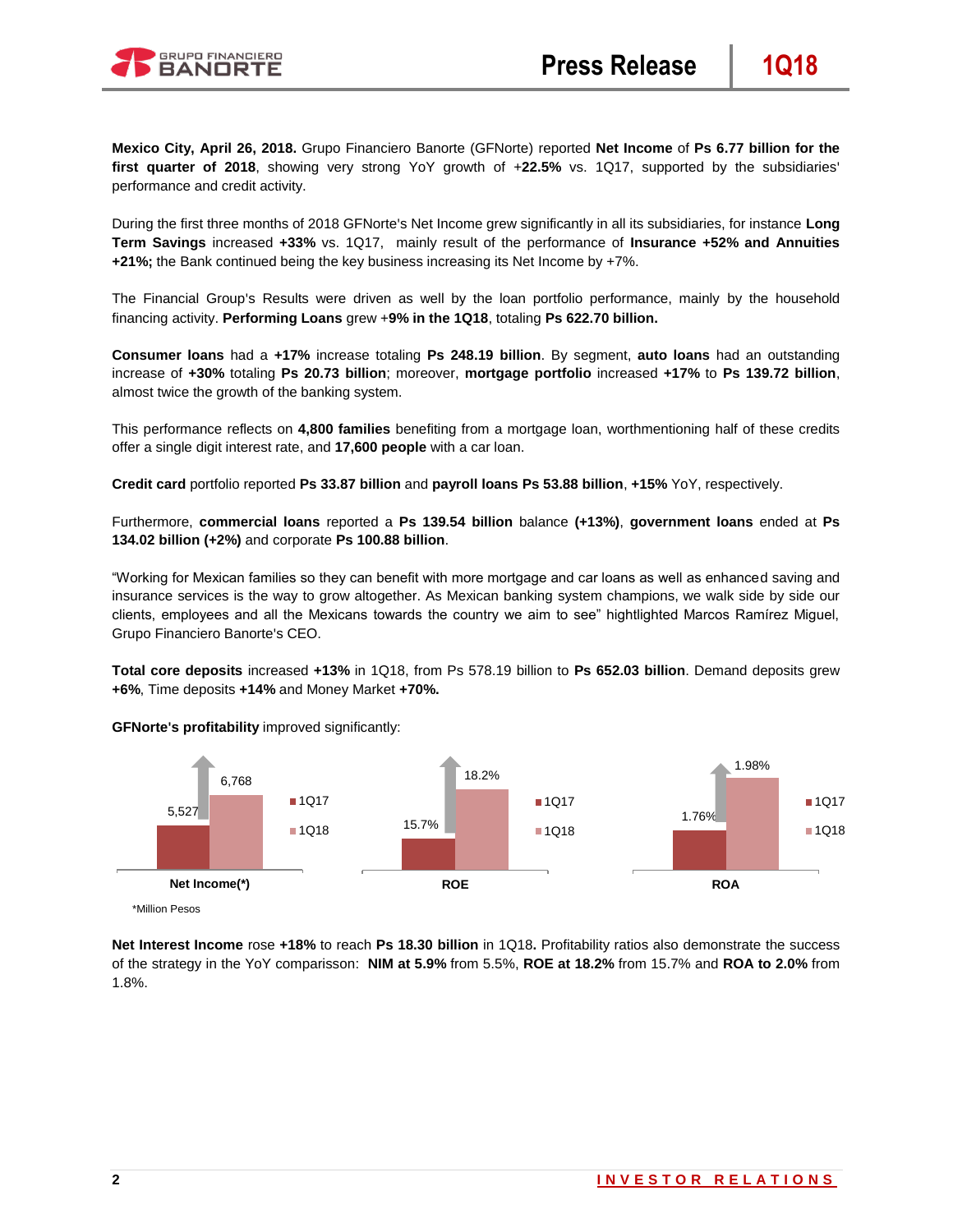| <b>GFNorte Key Numbers</b>  | $1Q17*$ | $1Q18*$ | <b>Change</b> |
|-----------------------------|---------|---------|---------------|
| <b>Net Income</b>           | 5,527   | 6,768   | 22%           |
| Net Interest Income         | 15,555  | 18,305  | 18%           |
| <b>Net Operating Income</b> | 7,549   | 8,970   | 19%           |
| <b>Performing Portfolio</b> | 569,147 | 622,695 | 9%            |
| <b>Efficiency</b>           | 45.6%   | 40.9%   |               |
| <b>ROE</b>                  | 15.7%   | 18.2%   |               |
| <b>ROA</b>                  | 1.8%    | 2.0%    |               |

\*Million Pesos

The aforementioned resulted in **Banco Mercantil del Norte's Capitalization solid ratio at 17.6%,** driven by an adequate equity management and sound growth in profitability and risk assets.

## **Recent Events**

### **1. FITCH RATINGS AFFIRMS "AAA" RATING WITH NEGATIVE WATCH FOR SEGUROS BANORTE AND PENSIONES BANORTE.**

In March 2018, Fitch Ratings affirmed the financial strength of Seguros Banorte, and considered it as one of the most important subsidiaries of Grupo Financiero Banorte (GFNORTE). The agency highlighted that the strong support provided by the group is an important factor for the rating, together with the company's adequate leverage levels, positive profitability trend, and reasonable liquidity levels.

The rating agency mentioned that the IT implementation during the integration with GF Interacciones (GFINTER) could add some pressure to the business, keeping its negative watch for the company.

Regarding Pensiones Banorte, the agency equally affirmed its AAA rating with negative watch, as it values the group's support behind the company, and regards the annuities business as a strategic subsidiary for the group.

There are no expected changes to the financial profile of the company derived from the merger with GFINTER. The agency highlights the company's strong market positioning, its positive earnings trend, and its conservative asset management strategy, consistent with Mexican regulation. On the other hand, the agency considered that the company's leverage ratio has some room for improvement.

#### **2. GFNORTE JOINS BLOOMBERG's 2018 GENDER EQUALITY INDEX**

In January 2018, GFNorte was added to the recently created Bloomberg Gender Equality Index (GEI), constituted by 104 companies in the communications, consumer products, energy, finance, materials, and techynology sectors across 24 countries.

This Index measures gender equality from internally generated statistics from all rated companies. It also evaluates employee policies, support and participation of external communities, and focus on gender-specific product offerings.

It is noteworthy that companies within the GEI index scored at or above the global limit set by Bloomberg to publish the accomplishment or adoption of the best policies and statistics. Banorte was the only Mexican company in the financial sector that reached an international standard for its internal policies, and product offering focused in empowering women.